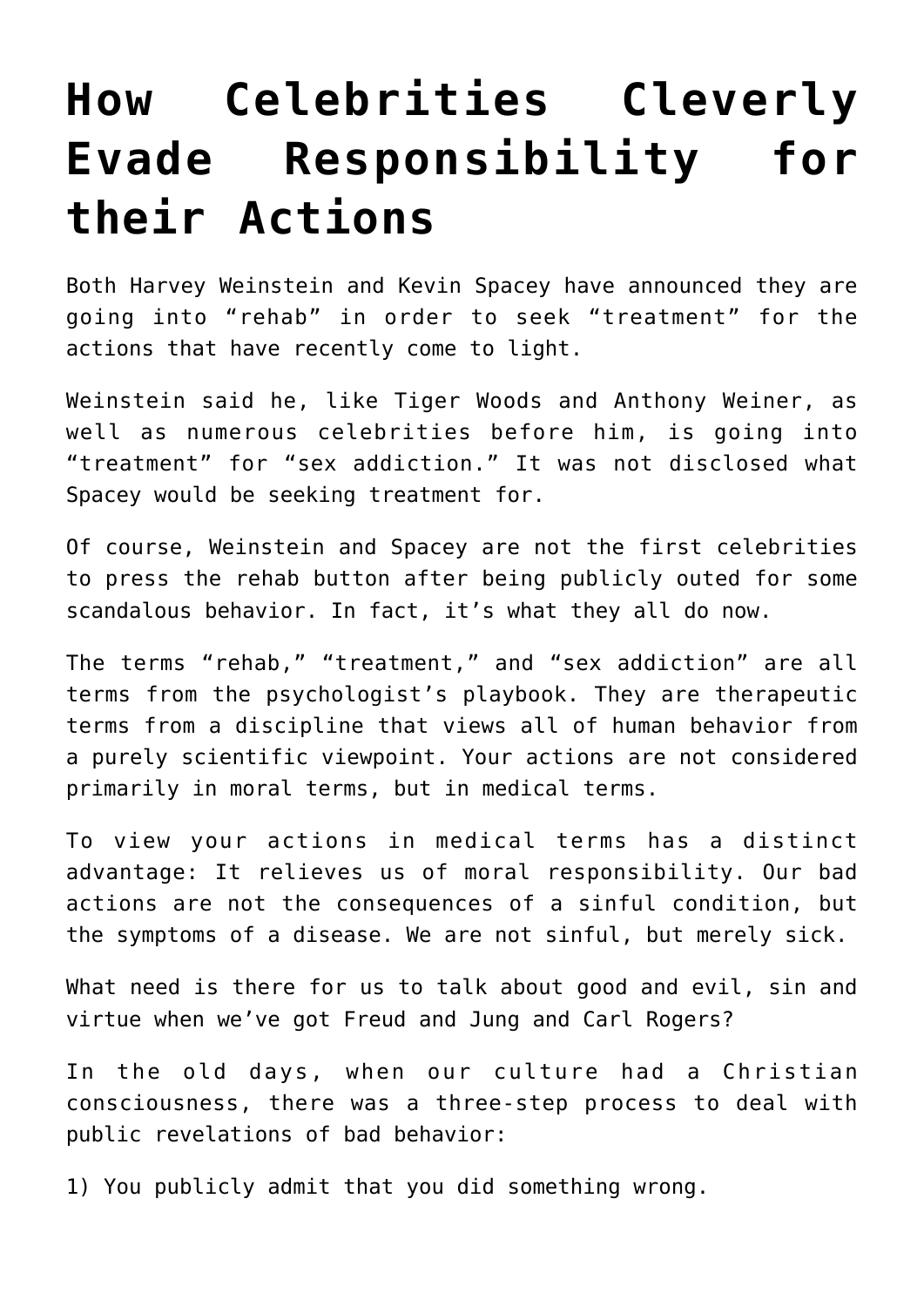2) You ask others to forgive you for your dirtbag actions.

3) You promise that you aren't going to perform your dirtbag actions again.

There was no nonsense about your dirtbag condition being a medical problem. But now that our culture has abandoned the Christian worldview, it seeks refuge in science to explain our behavior. So now the process now goes something like this:

1) You publicly admit that you did something "inappropriate."

2) You ask others to forgive you for your "inappropriate" actions.

3) You announce that you are going into "rehab."

Note the shift of responsibility from yourself to conditions outside your control—the disease for which you are seeking "treatment."

The ancient philosopher Aristotle had this all figured out. [He](https://www.memoriapress.com/articles/aristotles-explanation-why-we-make-excuses-ourselves/) [outlined the seven reasons people do things](https://www.memoriapress.com/articles/aristotles-explanation-why-we-make-excuses-ourselves/), three of which (nature, compulsion, and chance) were involuntary, and four (habit, wish, passion, and appetite) which were voluntary.

 $\pmb{\times}$ 

What the modern perpetrator of evil actions tries to do when caught is to evade responsibility by portraying his voluntary actions (for which he can be praised or blamed, rewarded or punished) as involuntary actions (for which he can neither be blamed nor punished).

Who can be blamed for something that is out of his control? Who can be punished for actions resulting from a disease? Unlike perversion, for which one was culpable, one cannot be held responsible for "sex addiction," which is a disease.

Welcome to Hollywood morality—a morality that is not morality